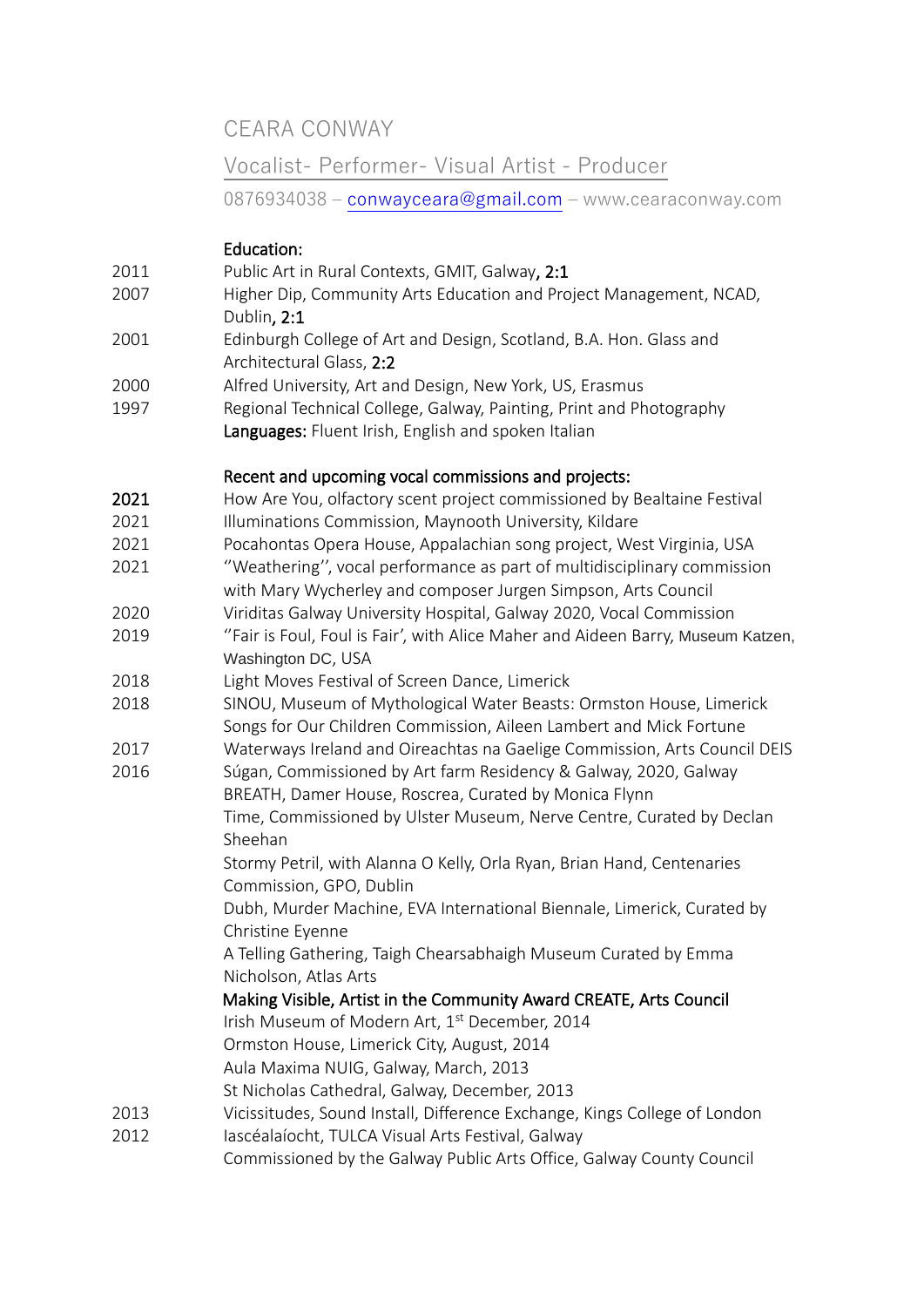# Select performances for events, visiting heads of state etc.

- 2020 Irish Embassy in Berlin with Colm Mac Con Iomaire (cancelled due to Covid)
- 2020 Viriditas- Galway European Capital of Culture, Feb, 2020
- 2019 Wheel of the Year, Druid Theatre Galway, 22<sup>nd</sup> Dec
- 2019 The Heart of the summer with Olivia O Leary & Poetry Ireland, Cork
- 2019 Irish Embassy, Paris with the National Gallery of Ireland, June
- 2019 Mad Sweeney, Dublin International Festival with Caroline Bervgall,
- 2018 Edinburgh International Fringe Festival with Poetry Ireland, August 24<sup>th</sup> Performance for Taoiseach Leo Varadkar and the Presidenct of the European Commission Jean Claude Juncker, Dublin Castle

Performance for Christine Lagarde, & National Gallery of Ireland, June

And Still I Rise, Curated by Vivienne Dick, Galway Arts Centre, July 5<sup>th</sup> A Further Shore, the Barbican, London with Poetry Ireland Mountains to Sea Book Festival: Live performance with Caoimhin O Raghallaigh, Louis De Paor, Doireann Ni Ghríofa

- 2017 National Gallery of Ireland, solo performances, September & October Rebel Yell, Limerick City Art Gallery, Performance curated by Liz Kelly Glenstal Abbey, Performance with Lodestar School of Art Dubh, Culture Night, Oireachtas na Gaeilge, Casla, Co Galway Grá , Performance, CUIRT Literature Festival, Galway
- 2015 Live Performance Response Amulet by Marie Brett, the LAB Gallery, Dublin
- 2014 Thin Places, St Ethelreda's Crypt, UK, Commissioned by Kings College, London Mná Brian Ború, Clare Memory Orchestra, Killaloe, County Clare, Composer Dave Flynn

National Gallery of Ireland, Dublin- 150th Anniversary, Solo Performance National Gallery of Ireland, solo performance, From Galway to Leenane

### Artists Residencies:

2020 Aras Eanna, Arts Centre, Inis Oirr, Residency Award (remote) 2018 Studio Award, Dance Limerick (1 year) Callan Workhouse Union, Curated by Eilis Lavelle and Rosie Lynch Artist in Residence, Ormston House Cultural Centre, Limerick City (3 years) Artist in Residence, Limerick City Arts Office, Limerick City 2015 Taigh Chearsabhaigh Museum, North Uist, Scotland, UK Artist in Residence at the OTIS College, Los Angeles with artist Suzanne Lacy RTE, Radió na Gaeltachta, Artist in Residence with RTE

2019/14 Lectures, presentations and panel discussions (most recent first) 39 Voices of Grief, online sonic event with YoungSook Choi & Heart of Glass UK CREATE – Networking Day panel with Oein De Bharduin and Caroline Bergvall Light Moves Festival, November, 2018 Create Artist in the Community, Presentation, Galway, 2018 Tarr, Artists Talk, glór Theatre, Ennis, Co Clare, 2018 Arts and Health, Presentation, Limerick City Hospital, November, 2017 Drawing From the Well, Curated and Produced an Arts and Disability Seminar,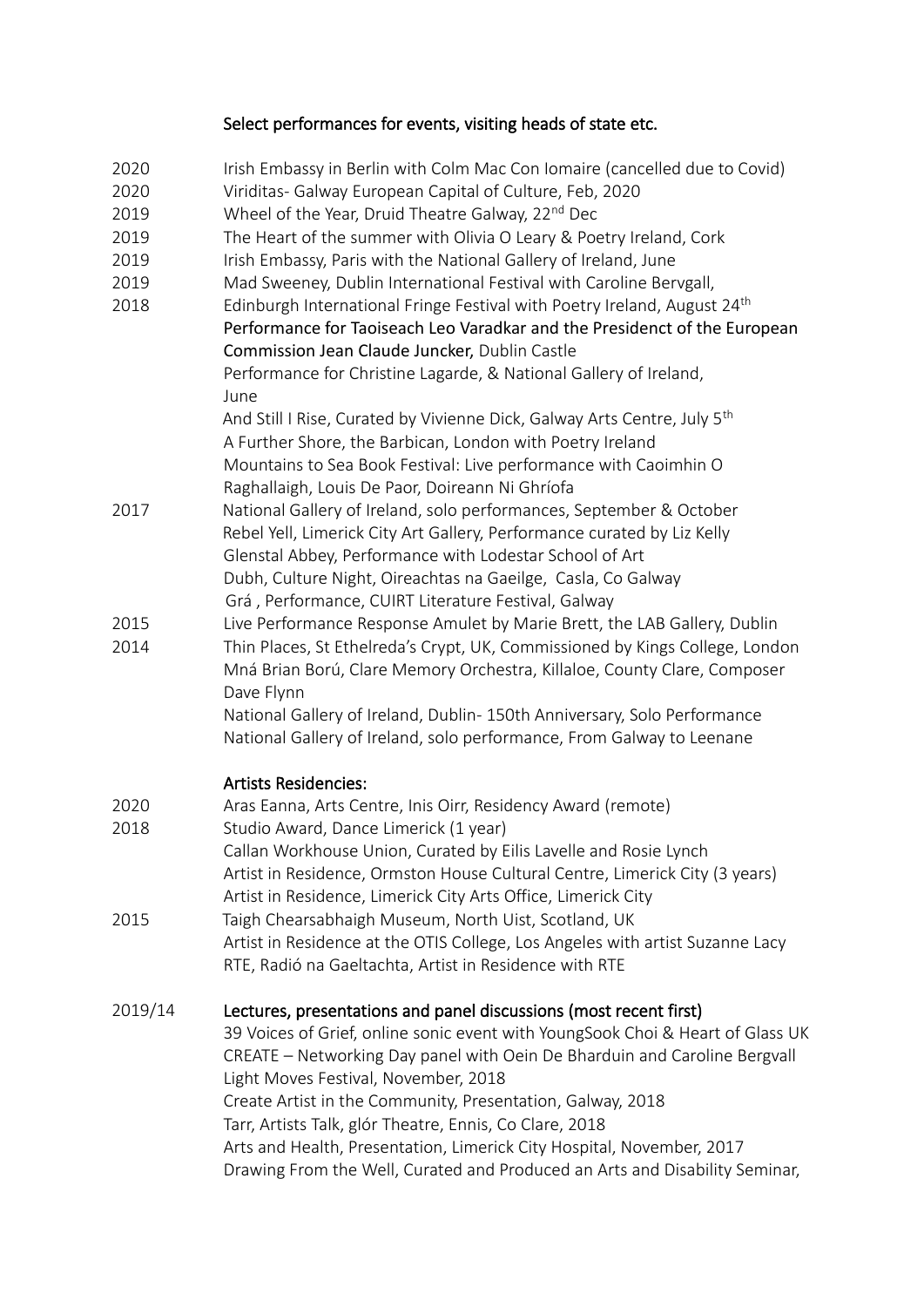October, 2017

 VAI, Arts and Rural Practice, Presentation, Siamsa Tire, Kerry, June, 2017 Arts & Health, Check Up, Check In, Sligo, Presentation, May, 2017 This Must Be the Place, the Creative Well, Kildare, Presentation, February, Lecture, "Contemporary Performance, Art and the Medieval Past" Kings College, London, 2015 Performance & Migration Conference, NUIG, Galway, Panel Discussion, 2016 Lecture, International Women's Day, IWA, UL, Women & Arts Practise, 2016 Lecture on art project management: MA in Festive Arts, UL, 2016 The Amulet, roundtable discussion, The Lab Gallery, Dublin, January, 2015 VAI, Arts and Rural Practice, Udaras na Gaeltachta, 2015 Taigh Chearsabhagh Museum, North Uist, Presentation, 2015 Creative Time, Fire Station Studios Dublin, Panel Discussion, 2015 Omas Aite, Centre for Irish Studies, NUIG, Presentation, 2014 Convocation, Presentation, Derry City of Culture, 2014

#### Awards

| 2020   | Music Bursary, Arts Council of Ireland         |
|--------|------------------------------------------------|
| 2020   | New Commissions Award with glór Theatre, Ennis |
| $\cap$ | $\tau$ l $\tau$ . A l                          |

- 2020 Travel and Training Award
- 2020 Creative Ireland Commission, Galway County Arts Office
- 2019 Aras Eanna Residency Award
- 2018 Arts Council Travel and Training Georgian Lament Research in Tbilisi
- 2018 CREATE Research Award
- 2017 Ealain na Gaeltachta, Bursary Award
- 2017 **Arts Council, Artists Bursary**
- 2017 Arts Council Travel and Training Award
- 2015-17 Limerick City Arts Office, Arts Grant
- 2015 Ealaíon na Gaeltachta, Artists Bursary
- CREATE, Artist in the Community Fund, Project Funding, Arts Council
- 2012 CREATE, Artist in the Community Award, Research and Development Fund Paul Brady Scholarship, Irish World Academy, University of Limerick Arts Council, Travel and Training Award
- 2007 Artists Bursary Award, Arts Council
- Artists Award, Galway County Council
- 2007 Arts Council and Christchurch Cathedral, New Commissions Award,
- 2006 Arts and Heritage Award, Galway County Council and Aras Eanna, Aran Islands

### Per Cent for Art, Public Art Commissions

- 2017 Journey Carrig National School, Tipperary, curated by Sharon Murphy
- 2015 15 Miles, St Brendan's Hospital, HSE, Lough Rea, County Galway
- 2013 Oiche na nDeich Sheol, Connemara Co Galway
- At Home in the World, Edenderry County Offaly
- 2010 Five Continents One People, Ballinsloe, County Galway
- 2009 Lios, Per Cent for Art Public Commission, Gardenfield Primary School, Tuam, County Galway
- 2006 Iontas, Public Art Commission for Babaró Arts Festival, Galway City